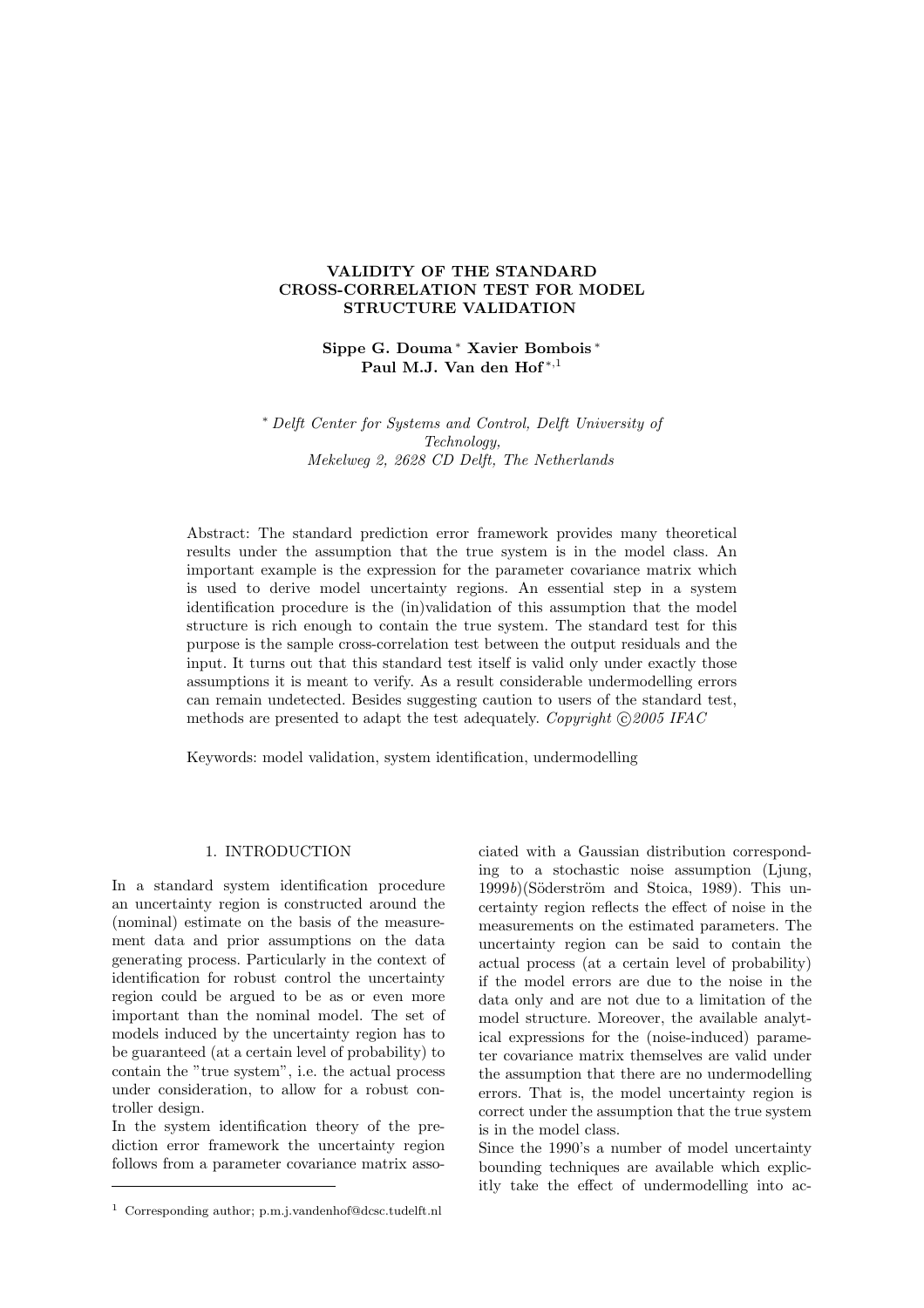count (Goodwin *et al.*, 1992)(Hakvoort and den Hof, 1997)(De Vries and Van den Hof, 1998). An alternative approach follows the school of thought which states that the effect of undermodelling can be neglected when its effects are indistinguishable from the effects of measurement noise. A practical identification procedure then consists of a model validation step. The model structure is sequentially enlarged until the model estimate passes the validation test. A best-case scenario is assumed and a model uncertainty region is constructed based on the noise induced errors only.

It is clear that this practice stands or falls with the correctness of the model validation test used to verify the assumption that the system is in the model class. In practice, the test on the sample cross-correlation between the residuals of the model and the input, as implemented in the System Identification toolbox of Matlab (Ljung, 2003), is used extensively and nearly exclusively. This fact not withstanding, an evaluation of this test shows that a refinement of the test is possible and warranted. Amongst other things, it turns out that this test is valid only under exactly that assumption it intends to verify, namely that the system is in the model class. Although the test works well in many situations, the underlying working principle is not the one that is suggested by the theory. Figure 1 depicts a motivating example in which the standard cross-correlation test does not invalidate a model while in fact the model exhibits a large undermodelling error with respect to the true system. Details of the example are provided at the end of this paper. When the conclusion is drawn from the cross-correlation test that the undermodelling is insignificant and that the model uncertainty can be based on variance errors only, the resulting model uncertainty region fails to contain the true system. This paper intends to highlight the problems with the standard test and to supply adequate improvements.

#### 2. BACKGROUND

Let  $\mathcal{M}(\theta)$  denote a model class of linear timeinvariant models parametrized by a parameter vector  $\theta$  corresponding to a certain model structure of a plant model  $G(q, \theta)$  and noise model  $H(q, \theta)$  with q the standard shift operator. In a standard prediction error framework (Ljung, 1999*b*) (Söderström and Stoica, 1989) a model is identified from measurement data  $Z^N := \{y, u\}_N$ of data length N according to

$$
\hat{\theta}_N = \arg\min_{\theta} V_N(\theta, Z^N) = \arg\min_{\theta} \frac{1}{N} \sum_{t=1}^N \varepsilon^2(t, \theta),
$$
\n(1)

where the residuals  $\varepsilon(t, \theta)$  are constructed as

$$
\varepsilon(t,\theta) = H^{-1}(q,\theta) \left( y(t) - G(q,\theta) u(t) \right). \tag{2}
$$



Fig. 1. Bode-plots of a true fourth order model  $G_0(q)$  (solid blue), a second order OEestimate (dashed green) and the standard 99% variance-based confidence bounds of the second order OE-estimate (dotted red). Figure (c) depicts the standard cross-correlation test. The sample cross-correlation function between the residuals of the OE-model and the input is depicted and seen to remain within the standard test-bounds depicted in solid lines. In other words, the standard crosscorrelation test does not invalidate the second order OE-model Moreover, the confidence bounds of the OE-model based on variance errors only fail to contain the true system.

Define the parameter  $\theta^*$  as  $\theta^* = \arg \min_{\theta} \lim_{N \to \infty} E\left[V_N\left(\theta, Z^N\right)\right],$  with  $E\left[\cdot\right]$ the expectation operator. Assume that

$$
y(t) = G_0(u(t)) + v(t)
$$
 (3)

where  $G_0$  is a possibly nonlinear operator. We further assume that  $v(t) = H_0(q)e(t)$  and  $e(t)$  a zero-mean white noise sequence and we assume that  $v(t)$  is uncorrelated with the input  $u(t)$ .

Consider a plant and noise model estimate  $G(q, \hat{\theta}_N)$ and  $H(q, \hat{\theta}_N)$  corresponding to the least-squares estimate  $\hat{\theta}_N$  of expression (1). With expression (3) the associated residual sequence  $\varepsilon(t, \theta_N)$  can be evaluated as

$$
\varepsilon(t, \hat{\theta}_N) = \beta_b(t, \hat{\theta}_N, G_0, \theta^*) + \beta_v(t, \hat{\theta}_N, \theta^*)
$$
  
 
$$
+ \varepsilon_v(t, \hat{\theta}_N)
$$
 (4)

with

$$
\beta_b(t, \hat{\theta}_N, G_0, \theta^*) =
$$
  
\n
$$
H^{-1}(q, \hat{\theta}_N) (G_0(u(t)) - G(q, \theta^*) u(t))
$$
 (5)  
\n
$$
\beta_v(t, \hat{\theta}_N, \theta^*) =
$$
  
\n
$$
H^{-1}(q, \hat{\theta}_N) (G(q, \theta^*) u(t) - G(q, \hat{\theta}_N) u(t))
$$
  
\n
$$
\varepsilon_v(t, \hat{\theta}_N) = H^{-1}(q, \hat{\theta}_N) v(t)
$$
 (6)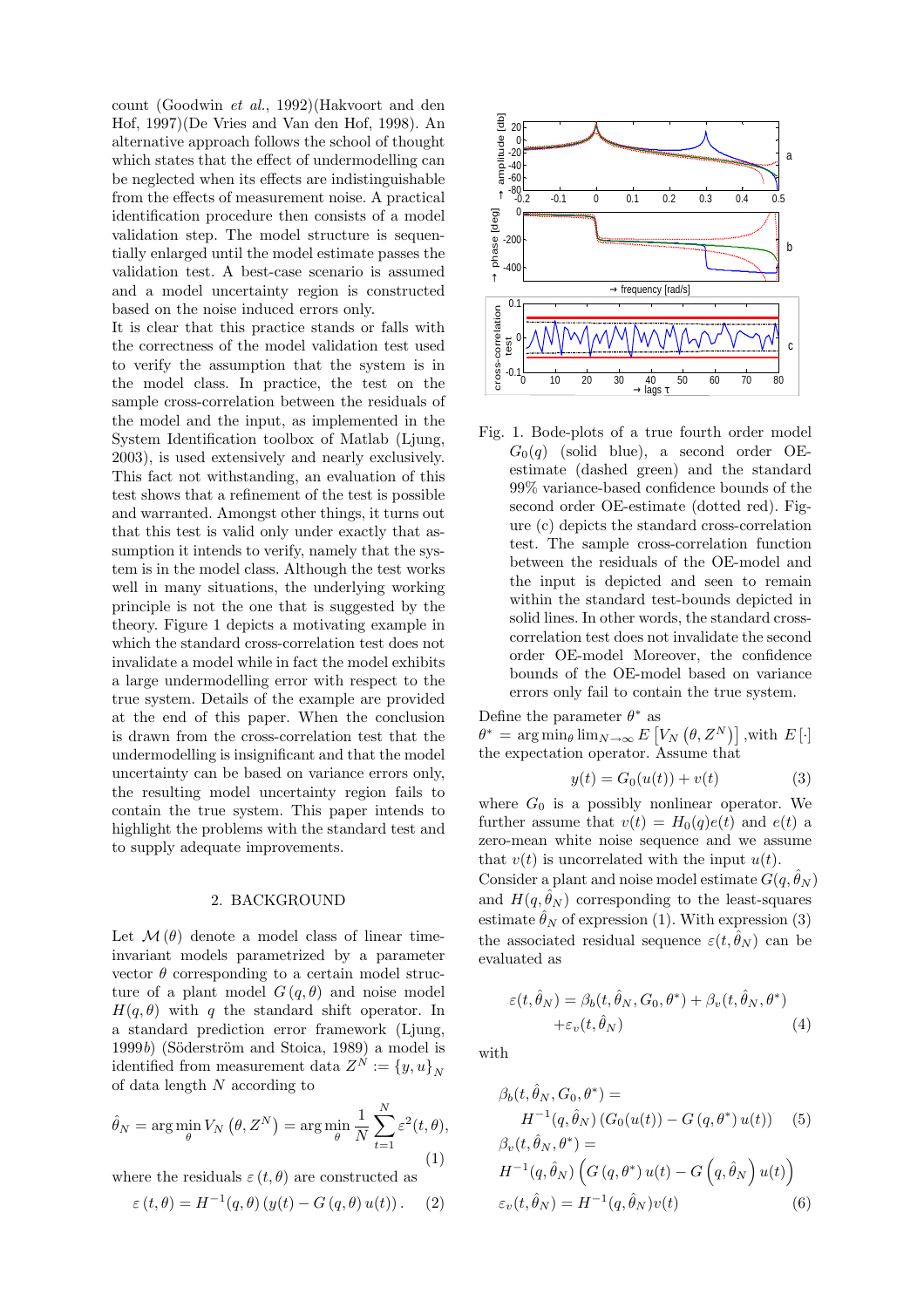such that

- i.  $\beta_b(t, \hat{\theta}_N, G_0, \theta^*)$  corresponds to the bias of models estimated within the model class  $\mathcal{M}(\theta)$ .
- ii.  $\beta_v(t, \hat{\theta}_N, \theta^*)$  corresponds to the variance error in the model  $G(q,\hat{\theta}_N)$  with respect to  $G(q, \theta^*).$
- iii.  $\varepsilon_v(t, \hat{\theta}_N)$  corresponds to the measurement noise  $v(t)$ .

We define the model structure validation problem as the problem of evaluating the hypothesis

$$
\Upsilon_0: G_0 = G(q, \theta^*) \in \mathcal{M}(\theta).
$$

In the context of model structure validation, the essential term in (4) is therefore the term  $\beta_b(t, \hat{\theta}_N, G_0, \theta^*)$  which reflects the unmodelled dynamics, i.e. that part of the output  $y(t)$  that cannot be captured within the model structure of the model class  $\mathcal{M}(\theta)$ .

## 3. THE STANDARD CROSS-CORRELATION TEST

Expression (4) shows that if the model  $G(q, \hat{\theta}_N)$ is 'good', the contribution of  $u(t)$  in  $\varepsilon(t, \hat{\theta}_N)$  will be 'small'. A test on the cross-correlation between  $u(t)$  and  $\varepsilon(t, \theta_N)$ , therefore, allows for an indication of the quality of the model  $G(q, \hat{\theta}_N)$ . The cross-correlation test as implemented in the Identification Toolbox in Matlab will be referred to as the *standard cross-correlation test* (Ljung, 2003). This test is based on the sample cross-correlation  $\hat{R}_{\varepsilon u}(\tau)$  between  $u(t)$  and  $\varepsilon(t,\theta_N)$ , i.e. for  $|\tau| \leq$  $n_{\tau}-1$ 

$$
\hat{R}_{\varepsilon u}(\tau) := \frac{1}{N} \sum_{t=1}^{N} \varepsilon(t, \hat{\theta}_N) u(t - \tau).
$$
 (7)

*Algorithm 1.* (The standard cross-correlation test). The model  $G(q, \hat{\theta}_N)$  is not invalidated if the sequence  $\hat{R}_{\varepsilon u}(\tau)$  satisfies, for  $|\tau| \leq n_{\tau} - 1$ ,

$$
\left| \hat{R}_{\varepsilon u}(\tau) \right| < \gamma(\alpha), \text{ with } \gamma(\alpha) = c_{\mathcal{N}}(\alpha) \sqrt{\frac{P_1}{N}} \tag{8}
$$

$$
P_1 = \hat{R}_{uu}(0)\hat{R}_{\varepsilon\varepsilon}(0) + 2\sum_{\kappa=1}^{n_{\tau}-1} \hat{R}_{uu}(\kappa)\hat{R}_{\varepsilon\varepsilon}(\kappa) \quad (9)
$$

where, for  $0\leq\kappa\leq n_{\tau}-1,$ 

$$
\hat{R}_{\varepsilon\varepsilon}(\kappa) = \frac{1}{N} \sum_{t=1}^{N} \varepsilon(t, \hat{\theta}_N) \varepsilon(t - \kappa, \hat{\theta}_N)
$$
(10)

and  $\hat{R}_{uu}(\tau)$  defined similarly and where  $c_{\mathcal{N}}(\alpha)$ corresponds to the Gaussian distribution  $\mathcal{N}(0, 1)$ such that for  $x \in \mathcal{N}(0, 1) \Longrightarrow p(x \leq c_{\mathcal{N}}(\alpha)) = \alpha$ and where the probability level  $\alpha$  and the number of considered lags  $n<sub>\tau</sub>$  are a user choice.

The theoretical motivation of the test is based on an evaluation of the residuals of the model  $G(q, \theta^*)$ . For this ideal (variance free) model it holds with expression (4) that

$$
\hat{R}_{\varepsilon u}(\tau) = \hat{R}_{\beta_b u}(\tau) + \hat{R}_{\varepsilon_v u}(\tau), \quad (11)
$$

It follows that if the hypothesis  $\Upsilon_0$  is true, the term  $\beta_b(t, \theta^*, G_0, \theta^*) = 0$  and the sample cross correlation term  $\hat{R}_{\varepsilon u}(\tau)$  equals the sample crosscorrelation  $\hat{R}_{\varepsilon_v u}(\tau)$  between the input  $u(t)$  and the prefiltered noise  $\varepsilon_v(t, \theta^*) = H^{-1}(q, \theta^*)v(t)$ . The cross-correlation test, therefore, intends to verify whether the data provides evidence that it is unlikely that the sample cross-correlation  $\hat{R}_{\varepsilon u}(\tau)$  is a realization of sample cross-correlations  $\hat{R}_{\varepsilon_n u}(\tau)$ . The bound  $\gamma(\alpha)$  of expression (8) reflects (an estimate of) the  $\alpha$  100% confidence region for a realization of the sample cross-correlation term  $R_{\varepsilon_n u}(\tau)$ . If the cross-correlation term  $R_{\varepsilon u}(\tau)$  exceeds the bound  $\gamma(\alpha)$ , it is unlikely, against a false alarm rate of 100 (1 –  $\alpha$ )%, that the term  $\hat{R}_{\varepsilon u}(\tau)$ has the same statistical properties as  $\hat{R}_{\varepsilon_v u}(\tau)$ .

In particular, it holds that

$$
\begin{aligned} \Upsilon_0 & \text{is true and } \hat{\theta}_N = \theta^* \\ \Longrightarrow \hat{R}_{\varepsilon u} \left( \tau \right) &= \hat{R}_{\varepsilon_v u}(\tau) \in \mathcal{N}(0, P_{\theta^*} \left( \tau \right)), \end{aligned}
$$

with

$$
P_{\theta^*}(1) = \hat{R}_{uu}(0)R_{\varepsilon_v \varepsilon_v}(0) + 2\sum_{\kappa=1}^{N-1} \hat{R}_{uu}(\kappa)R_{\varepsilon_v \varepsilon_v}(\kappa)
$$

with  $R_{\varepsilon_v \varepsilon_v}(\kappa) = E[\varepsilon_v(t,\theta^*)\varepsilon_v(t+\kappa,\theta^*)]$ . We see that  $P_1$  in the standard cross-correlation test is an estimate of  $P_{\theta^*}(\tau)$  where it is assumed that  $P_{\theta^*}(\tau) = P_{\theta^*}(1)$  at each lag.

While the theoretical motivation is sound so far, a crucial problem with the standard test appears when expression (10) is used to estimate the auto-correlation  $R_{\varepsilon_n \varepsilon_n}(\tau)$  which is required to formulate the bounds based on  $P_{\theta^*}$ . The line of reasoning is followed that if  $\Upsilon_0$  is true,  $\varepsilon(t, \theta^*)$  =  $\varepsilon_v(t, \theta^*)$  and the residuals  $\varepsilon(t, \theta^*)$  can be used to estimate the properties of  $\varepsilon_v(t,\theta^*)$ . That is,

$$
\begin{aligned} \Upsilon_0 & \text{ is true and } \hat{\theta}_N = \theta^* \\ \implies \Lambda_{\varepsilon_v} = \Lambda_{\varepsilon} = E\left[\varepsilon(\theta^*)\varepsilon^T(\theta^*)\right] \end{aligned}
$$

However, this cannot be extended to the situation in which  $\Upsilon_0$  is not true. When undermodelling is present, the residuals  $\varepsilon(t, \theta^*)$  are not equal to  $\varepsilon_v(t, \theta^*)$ . The next section will show that expression (10) is not a good estimator of the noise properties and that its use is detrimental in the context of model validation. Two alternative approaches to estimating the noise properties are presented, based on a repeated input sequence and on an auxiliary high-order model, respectively.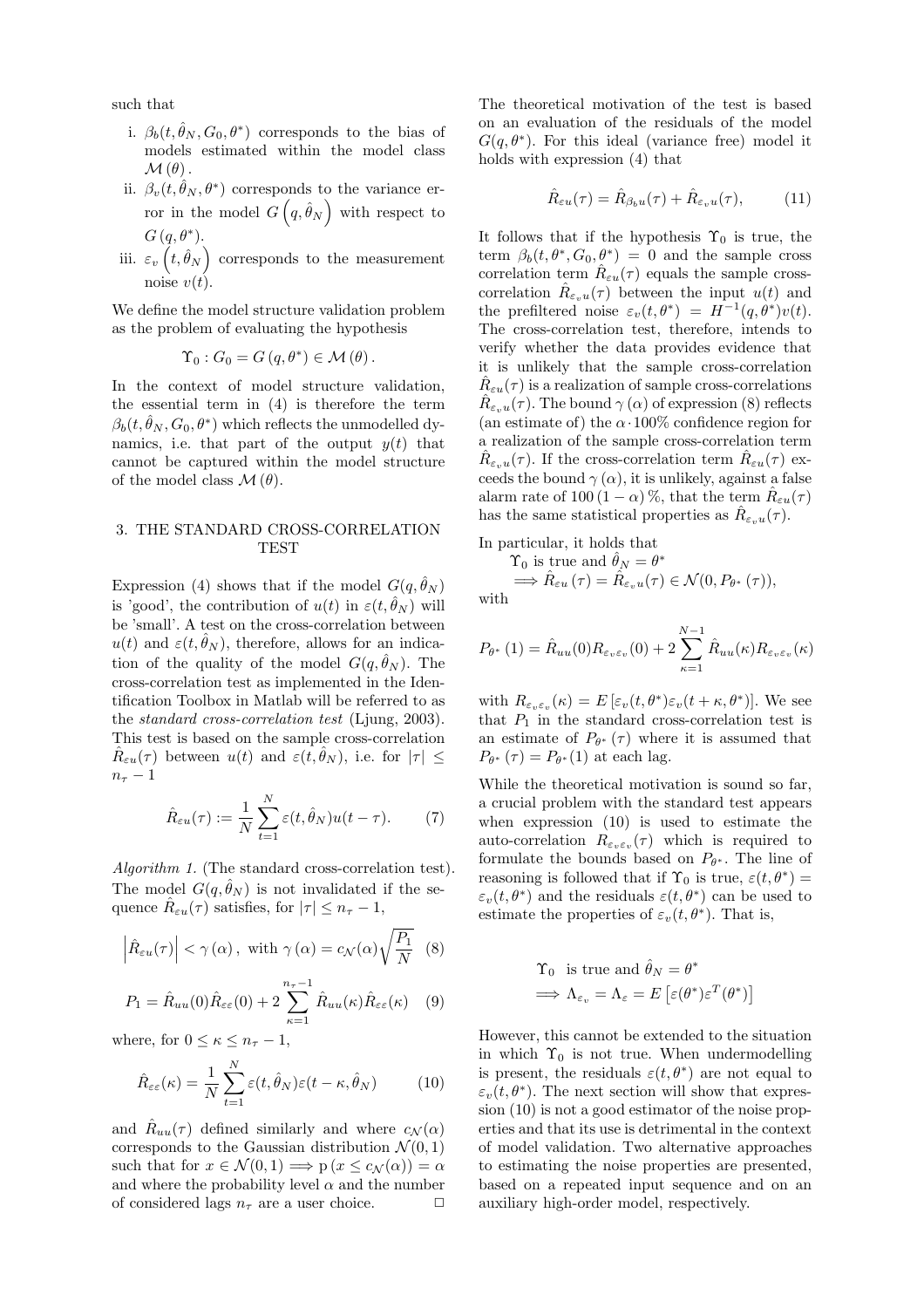### 4. EFFECT OF UNDERMODELLING ON NOISE MODELS

#### *4.1 Difficulties when estimating noise properties*

Expression (4) immediately reveals the problem which occurs when using expression (10) to estimate the required noise properties. For low model orders n (with respect to  $G_0$ ) the residual sequence  $\varepsilon(t, \hat{\theta}_N)$  contains a large undermodelling contribution  $\beta_b(t, \hat{\theta}_N, G_0, \theta^*)$ . On the other hand, while for large model orders  $n$  the undermodelling contribution will be small, a part of the measurement noise realization  $v(t)$  is fitted by the parameter  $\hat{\theta}_N$  (becoming its variance error) and as such does not appear in the residuals as reflected in the term  $\beta_v(t, \hat{\theta}_N, \theta^*)$ . In other words, the residual error  $\varepsilon(t,\hat{\theta}_N)$  cannot be considered to be representative for  $\varepsilon_v(t, \hat{\theta}_N)$  without due care.

#### *4.2 Effect for the validation test*

In the standard cross-correlation test the noise properties are estimated from the residuals of the model to be evaluated. When a model is undermodelled the residual sequence  $\varepsilon(t, \theta_N)$  contains the undermodelling contribution  $\beta_h(t, \hat{\theta}_N, G_0, \theta^*)$ . Therefore, the standard test is based on bounds which has the undermodelling incorporated which it intends to detect. In other words, the bound  $\gamma(a)$  becomes too large and the validation test too lenient. From a practical point of view it follows that many models with significant undermodelling can pass the standard test (cf. the example in Figure 1).

From a theoretical point of view it is awkward that the test is valid only under the assumptions it is meant to evaluated. Moreover, the theoretical principle underlying the test is to detect undermodelling with respect to the statistical behaviour of the noise. In the standard test, however, the reason that in many cases undermodelling is detected is different. Undermodelling is now detected if its contribution to the sample cross-correlation  $\hat{R}_{\varepsilon u}(\tau)$  (left-hand side of inequality (8)) is larger than its contribution to the estimation of the noise properties (appearing in the right-hand side of inequality  $(8)$ ). That is, from expressions  $(10)$ , (11) and (8) it holds (approximately) that a model can only be invalidated if

$$
\left|\hat{R}_{\beta_b u}(\tau)\right| > \frac{c_N(\alpha)}{N} \sqrt{\sum_{t=1}^N \beta_b^2(t, \hat{\theta}_N, G_0, \theta^*)}.
$$

This explains why the standard test still works well in many cases as the bound  $\gamma(\alpha)$  is based on an average behaviour of the undermodelling errors while the actual undermodelling contribution to  $\hat{R}_{\varepsilon u}(\tau)$  will not be evenly distributed over

the lags  $\tau$ . For example, if the undermodelling  $\overline{G}_0(q) := G_0 - G(q, \theta^*)$  is linear and the input  $u(t)$  is white, the term on the left corresponds to the pulse response of  $H^{-1}(q, \hat{\theta}_N) \overline{G}_0(q)$ . Since the pulse response of  $\hat{H}^{-1}(q)\overline{\hat{G}}_0(q)$  decays with  $\tau$ , for the first lags  $\tau$  the left hand side will often be larger than its "average over  $\tau$ " on the right hand side.

#### *4.3 Alternatives for estimating noise properties*

In the following we focus on estimating the properties of the measurement noise  $v(t)$ , from which the required properties of  $\varepsilon_v(t, \hat{\theta}_N)$  =  $H^{-1}(q,\hat{\theta}_N) v(t)$  are readily derived. The problem of separating the noise contributions from modelling errors in the residuals  $\varepsilon(t, \hat{\theta}_N)$  can conveniently be circumvented if use can be made of a repeated input signal. Consider two sets of measurement data  $\{u, y_1\}$  and  $\{u, y_2\}$ , both generated with the same input  $u$ . With expression  $(3)$  it holds that the difference  $\varepsilon_d(t)$  between the two measured outputs satisfies

$$
\varepsilon_d(t) = y_1(t) - y_2(t) = \{v_1(t) - v_2(t)\}.
$$
 (12)

The scaled difference signal  $\sqrt{2}\varepsilon_d(t)$  qualifies for estimating the noise properties. Indeed, the difference signal  $\varepsilon_d(t)$  does not contain terms related to the input  $u$ . Only some care has to be taken with the initial conditions, i.e. the effect of past input values. Note that in a subsequent plant model identification step use can be made of all the measurements.

In case the input signal is not a user's choice, we suggest to estimate an auxiliary plant model  $G_a(q, \theta_a)$  of a model order high enough to be reasonably certain that the effects of undermodelling are small. Construct the residual signal  $\varepsilon(t, \hat{\theta}_a)$ as in expression (2) with  $G(q, \theta) = G(q, \hat{\theta}_a)$  and  $H(q, \theta) = 1$ . Since it holds with expression (4) that  $\varepsilon(t, \hat{\theta}_a) \approx \beta_v(t, \hat{\theta}_N, \theta^*) + v(t), \varepsilon(t, \hat{\theta}_a)$  can be used to estimate a noise model  $H(q, \hat{\theta}_v)$ . We suggest to use a parametric model structure and proper model order selection (cf. the ARMASA toolbox of (Broersen, 2003)(Broersen, 2002)). Finally, estimate the noise variance  $R_v(0)$  =  $E[v(t)]^2$  as

$$
\hat{R}_{v}(0) = \frac{N}{N-n} \frac{1}{N} \left\| H^{-1}(q, \hat{\theta}_{v}) \varepsilon(t, \hat{\theta}_{a}) \right\|_{2}^{2}, \quad (13)
$$

where  $||x(t)||_2^2$  denotes  $\sum_{t=1}^{N} x^2(t)$  and n is the order of the auxiliary model  $G_a(q, \hat{\theta}_a)$ . This is a consistent estimate of the noise variance (if  $\hat{\theta}_v$ is consistent), a proof of which can be found in (Ljung, 1999*b*, p. 471).

Note that the method does suffer from the fact that the noise model  $H(q, \hat{\theta}_v)$  is based on the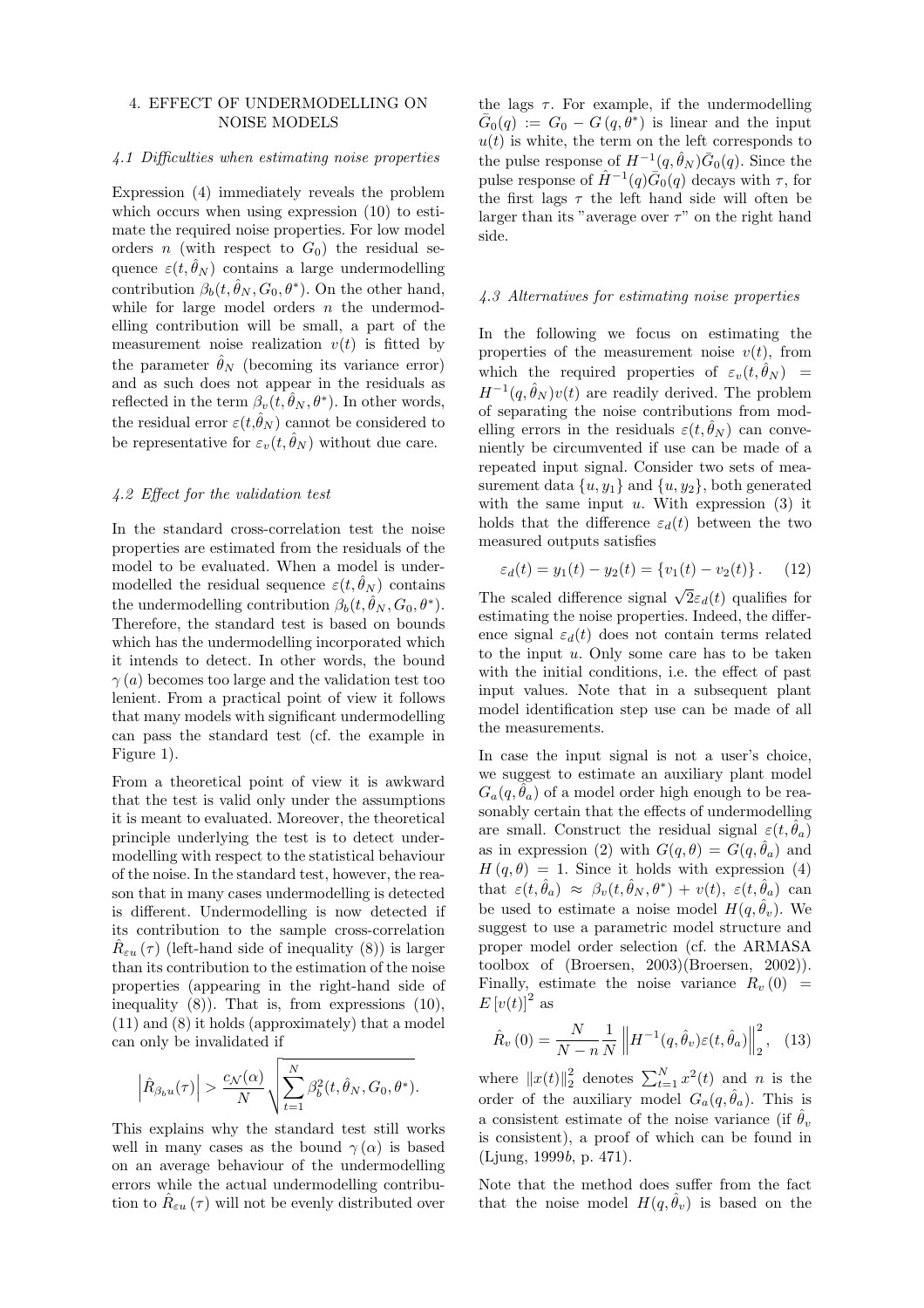properties of  $\varepsilon(t, \hat{\theta}_a)$  rather than  $v(t)$  itself. Still, the distortion will be much smaller than the effect of allowing undermodelling to be present in the residuals. Important is the fact that the variance is estimated consistently. Finally, note that the auxiliary model can be a very poor model from a variance point of view; the variance in the model is of no consequence for the purpose of estimating the variance  $R_{v}(0)$  consistently.

Other approaches to the estimation of noise properties in case of undermodelling are suggested in  $(Ti\text{ärnström}$  and Ljung,  $2002$ )(Hjalmarsson and Ljung, 1992). In (Tjärnström and Ljung,  $2002$ ) the use of high order models for noise variance estimation is also suggested. The estimation procedure applied there is based on bootstrapping. The effect of modelling part of the noise into the model is not taken into account in that paper.

#### 5. IMPROVED TEST

To improve the standard test three adaptations are suggested. Firstly and most importantly, an improved cross-correlation test is based on a more accurate estimation of the noise properties as suggested in the previous section. Secondly, the standard test evaluates the cross-correlation at each lag separately. However, the presence of an undermodelling term  $\beta_v(t, \hat{\theta}_N, \theta^*)$  is much more accurately detected when considering the correlation over lags. In other words, the test should be vector-valued. In particular, it can be shown that

 $\Upsilon_0$  is true and  $\hat{\theta}_N = \theta^*$ 

$$
\Rightarrow \hat{\mathbf{R}}_{\varepsilon u} = \hat{\mathbf{R}}_{\varepsilon_v u} = \Phi_u \varepsilon_v (\theta^*)
$$
  
\n
$$
\Rightarrow \hat{\mathbf{R}}_{\varepsilon u} \in \mathcal{N}(0, \frac{1}{N^2} P_{\theta^*}) \text{ with}
$$
  
\n
$$
P_{\theta^*} = \Phi_u^T \Lambda_{\varepsilon_v} \Phi_u \text{ and } \Lambda_{\varepsilon_v} = E \left[ \varepsilon_v (\theta^*) \varepsilon_v^T (\theta^*) \right],
$$

where the boldface indicates a vector, i.e.  $x =$  $[x(1) \cdots x(N)]^T$ , and where  $\Phi_u \in \mathbb{R}^{n \times N}$  denotes the matrix with columns given by  $\phi(t) := \left[ u(t) \dots q^{-1} u(t) \dots q^{-(n_{\tau}-1)} u(t) \right]^T$  for  $t = [1, N]$ . The literature (Ljung, 1999*b*)(Söderström and Stoica, 1989) indeed mentions a vector-valued cross-correlation test based on the inequality

$$
\hat{\mathbf{R}}_{\varepsilon u}^T P_{\theta^*}^{-1} \hat{\mathbf{R}}_{\varepsilon u} \le c_\chi \left( \alpha, n_\tau \right), \tag{14}
$$

with  $c_{\chi}(\alpha, n_{\tau})$  corresponding to the chi-squared distribution such that for  $x \in \chi^2(n) \implies$  $p(x \leq c_{\chi}(\alpha, n)) = \alpha$ . That is, the correlation in the sequence  $\hat{R}_{\varepsilon u}(\tau)$  is compared to the correlation in the sequence  $\hat{R}_{\varepsilon_n u}(\tau)$ . Thirdly, the standard test is derived for  $\theta^*$ . When applying the test to an estimate  $\hat{\theta}_N$  the variance error  $\beta_v(t, \hat{\theta}_N, \theta^*)$ should be taken into account (Söderström and Stoica, 1989)(Hjalmarsson, 1993). In (Söderström and Stoica, 1989) it was shown that this corresponds to adapting the covariance matrix  $P_{\theta^*}$ 

by considering the properties of  $\beta_v(t, \theta_N, \theta^*)$  +  $\varepsilon_v(t, \hat{\theta}_N)$  instead of those of  $\varepsilon_v(t, \hat{\theta}_N)$  only. Unfortunately, the last two improvements are not considered as standard yet. More importantly, however, is the fact that these two improvements alone do not result in a better test when the bounds are still based on an estimate of the noise properties derived from the residuals of the model to be evaluated.

*Remark 1.* The tests considered here are nonparametric. Alternatively, the model error model approach (Ljung, 1999*a*) uses a parametric model to detect undermodelling, which is favourable from a variance point of view. Still, it is emphasized that a model structure validation stands or falls with a proper noise model.

#### 6. ILLUSTRATIVE EXAMPLE

This example corresponds to Figure 1 of the introduction. Consider  $N = 256$  measurements  $\{y, u\}_N$  generated according to  $y(t) = G_0(q)u(t) +$  $v(t)$  with  $u(t)$  and  $v(t)$  white noise sequences with variances  $\sigma_u^2 = 1$  and  $\sigma_v^2 = 0.09$ , respectively, and with the true system

$$
G_0(q) = \frac{0.01293q^{-1} + 0.1062q^{-2} + 0.1058q^{-3} + 0.01279q^{-4}}{1 - 0.2482q^{-1} + 1.091q^{-2} - 0.2441q^{-3} + 0.9822q^{-4}}
$$

OE-models of orders 1 to 10 are estimated from this data; in particular, a model structure given by

$$
G(q, \theta, n) = \frac{q^{-1} \left(\sum_{k=1}^{n} b(k)q^{-k}\right)}{1 + \sum_{k=1}^{n} f(k)q^{-k}} \text{ for } n = [1, 10]
$$
\n(15)

and noise model  $H(q, \theta) = 1$ .

Figure 1 clearly shows the undermodelling error in the second order OE-estimate  $\hat{G}_{OE}(q, \theta, 2)$ (dotted green). However, the standard crosscorrelation test does not invalidate this second OE-estimate  $\hat{G}_{OE}(q, \theta, 2)$ , while its confidence region based on variance errors only fails to contain the true system. The bound  $\gamma(a)$  is overestimating the noise contribution, due to the incorporation of the undermodelling terms itself in the estimation of the variance with expression (10). Using the second method of Section 4.3 by estimating the noise model with the ARMASA-toolbox on the residuals of an OE-model of order  $N/5$  (which is extreme to show the potential of the method) and estimating the variance according to (13), new bounds (dashed-dotted black) are obtained. The new bounds are not corrupted by undermodelling effects. They do detect the effect of undermodelling and the model will correctly be invalidated.

Figure 2 depicts the results of vector-valued crosscorrelation tests. The curves depict the test value  $\mathbf{\hat{R}}_{\epsilon u}^T P^{-1} \mathbf{\hat{R}}_{\epsilon u}$ , for  $\mathbf{\hat{R}}_{\epsilon u} \in \mathbb{R}^{n_{\tau}}$  and different P, which should be below the bound  $c_{\chi}(a, n_{\tau})$  for